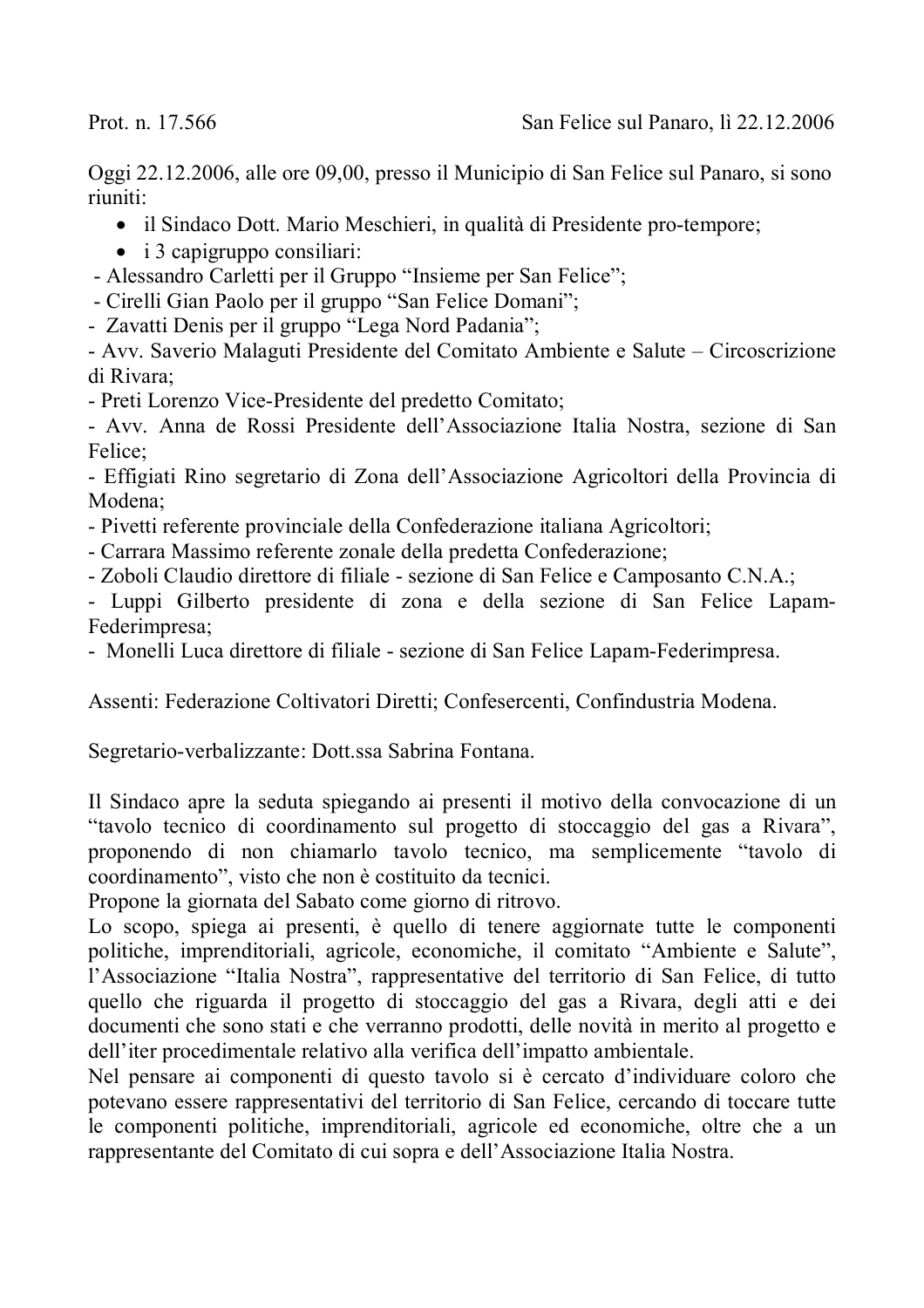Si è ritenuto di non estendere, per il momento, ad altre Associazioni quali quelle sindacali o di volontariato in quanto il gruppo, se troppo allargato, rischia di non riuscire a lavorare

Questo non significa che se in futuro si riterrà di allargare ad altri componenti ci sia una preclusione, così come, se lo si ritiene opportuno, lo si può fare anche già dalla prossima volta.

Il Sindaco propone, inoltre, per il momento, di far partecipare un solo soggetto per ogni gruppo o Associazione individuata, che potrà, di volta in volta, delegare altri, nell'impossibilità a partecipare a quella determinata seduta.

Ulteriore proposta avanzata dal Sindaco, in qualità di Presidente pro-tempore, è quella di non predisporre o approvare alcun statuto, come atto costitutivo di questo tavolo, ma di riconoscere nel presente verbale, l'atto formale di costituzione del tavolo di coordinamento, al fine di concentrare e focalizzare tutte le risorse e le energie dei componenti sull'argomento "stoccaggio gas a Rivara".

Occorrerà nominare un presidente che decida quando convocare gli incontri, che funga da coordinatore del gruppo, che sappia tirare le fila al termine di ogni incontro, il quale dovrà rimanere in carica alcuni mesi, per poi procedere alla rotazione con gli altri componenti, ad esclusione del Sindaco.

Sede delle riunioni: il Municipio.

Inizia il dibattito:

Luppi Gilberto Lapam/Federimpresa e Zoboli Claudio C.N.A. : siamo d'accordo con quanto proposto dal Sindaco.

Cirelli – Capogruppo "San Felice Domani": ritengo che la cosa importante sia che a questo tavolo di lavoro si dia il massimo della visibilità, in modo che i cittadini sappiano cosa si sta facendo per loro e per la comunità, che si sta lavorando insieme per approfondire e per rimanere aggiornati su tutto quello che riguarda il progetto di stoccaggio del gas a Rivara.

Carletti – Capogruppo "Insieme per San Felice": il Presidente dovrebbe occuparsi di fare sapere, di diffondere alla cittadinanza quanto si sta facendo.

Anna De Rossi – Presidente dell'Associazione "Italia Nostra": per il momento mi riservo di dare la mia adesione come componente di questo tavolo, in quanto devo essere autorizzata dal Consiglio Nazionale.

Propongo di chiamare questo gruppo: TAVOLO DI CONFRONTO E D'INFORMAZIONE PERMANENTE SUL PROGETTO DI STOCCAGGIO DEL GAS A RIVARA.

TUTTI I COMPONENTI SONO D'ACCORDO SUL NOME PROPOSTO DALL'AVV. ANNA DE ROSSI.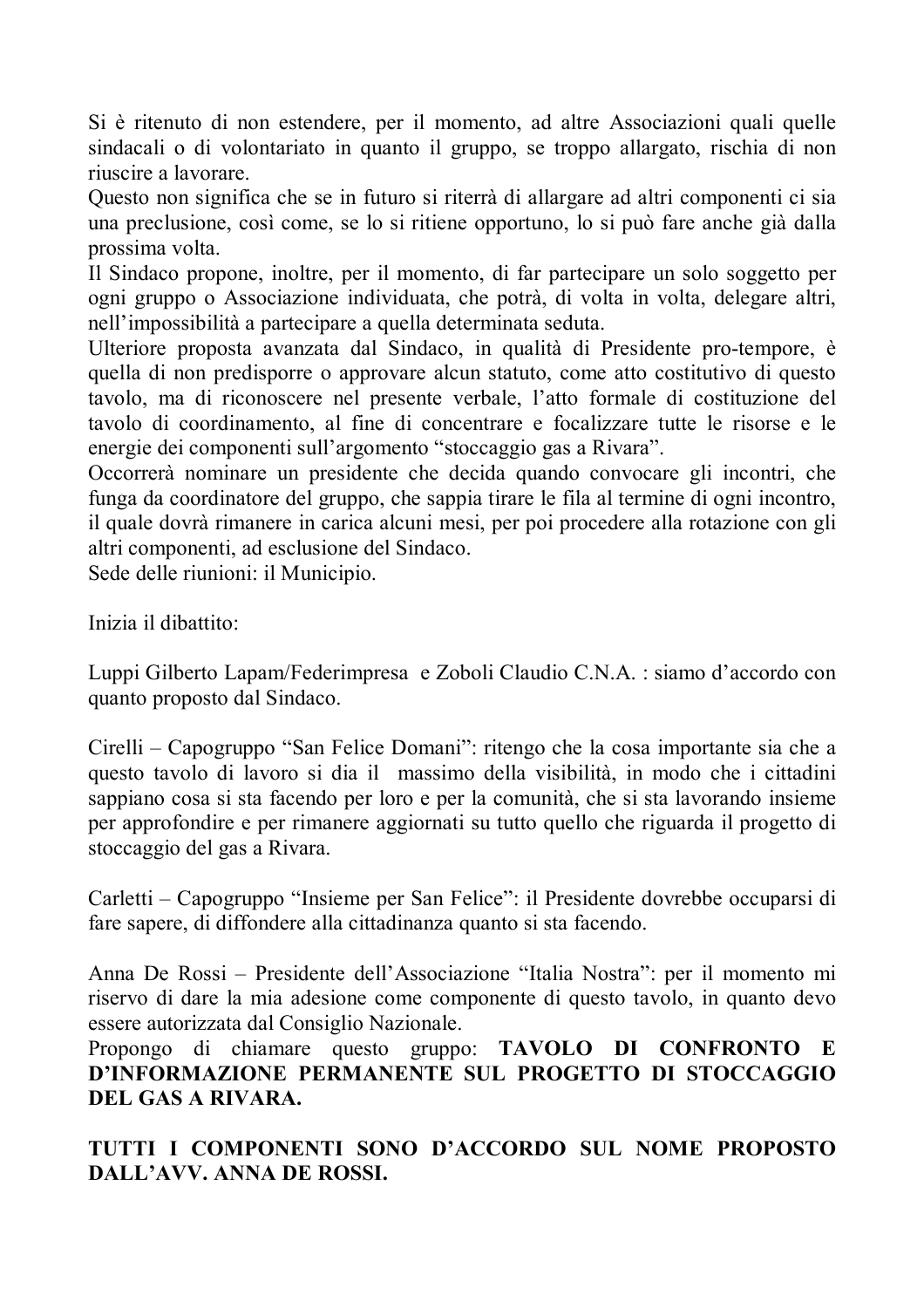Sindaco: mi auguro che Anna de Rossi possa far parte di questo tavolo di confronto, ma qualora non ne fosse autorizzata chiedo che venga invitata come uditore.

Sindaco: propongo che la prima turnazione sia tra i capigruppo consiliari, in quanto maggiormente rappresentativi di tutta la cittadinanza, oltre che per il fatto che darebbero una veste istituzionale a questo tavolo appena costituito.

Carletti: propongo che il primo presidente sia uno dei due capigruppo consiliari di minoranza

Zavatti Denis: propongo che il primo a rivestire il ruolo da presidente sia l'Avv. Saverio Malaguti, presidente del Comitato "Ambiente e salute".

Luppi Gilberto: sono d'accordo con la nomina a presidente di uno dei tre capigruppo consiliari.

Carrara – CIA: comincerei con uno dei capigruppo consiliari a nomina di Presidente.

Zoboli Claudio: sono d'accordo sulla nomina del presidente del comitato a Presidente del tavolo di confronto, anche se ritengo che la discriminante non sia scegliere tra il presidente del comitato e i capigruppo consiliari, ma l'importante sia individuare una persona in grado di farlo.

Cirelli: occorre scegliere una persona che sia in grado di rivestire questo ruolo, che se la senta di prendersi questa responsabilità, che abbia il tempo anche di dare visibilità al lavoro che viene svolto.

Entra nel frattempo l'Avv. Malaguti al quale viene fatto un breve riassunto di quanto era stato detto e dichiarato fino a quel momento.

Avv. Malaguti: propongo che la rotazione parta con i tre capigruppo consiliari.

Per la Presidenza la maggioranza è concorde che si parta con i capigruppo consiliari e che i primi siano quelli di minoranza.

Sindaco: per dare visibilità a quanto viene fatto da questo gruppo, propongo di mandare, a conclusione di ogni seduta, il verbale ai giornali locali: Gazzetta di Modena e Resto del Carlino.

Sindaco: la tempistica della rotazione, sentite le varie proposte, potrebbe essere trimestrale, dopo i tre capigruppo, il Comitato, Italia Nostra (se aderirà), Assoc. Agricoltori e Assoc. di categoria. A chi dare la precedenza tra le varie Associazioni di Agricoltori e di Categoria imprenditoriali, si deciderà di volta in volta.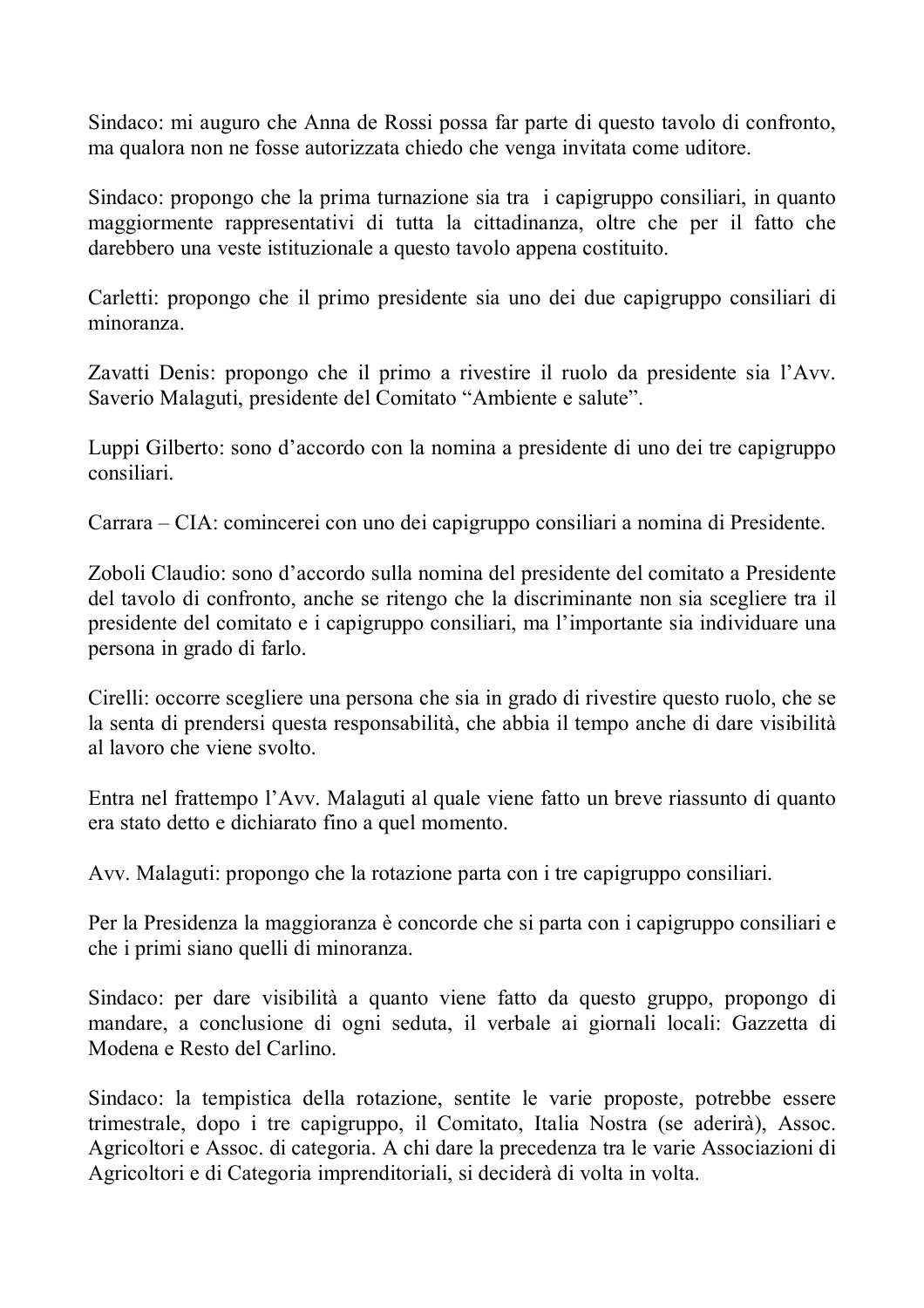Luppi Gilberto: propongo di contattare gli assenti e di sentire se sono interessati ad essere invitati nelle prossime riunioni.

Si passa ai voti per la presidenza:

Cirelli vota per Zavatti; Zavatti vota per Cirelli.

Gli altri componenti a maggioranza votano per Cirelli Gian Paolo – capogruppo consiliare di "San Felice Domani".

Il Sindaco passa la presidenza al Dott. Cirelli per tre mesi per il periodo 22.12.2006-22.03.2007.

Cirelli: ringrazio, convocherò il tavolo tutte le volte che ce ne sarà bisogno, sono d'accordo di mantenere il Sabato come giorno per le riunioni e di allargare ad altri componenti qualora ci fossero richieste o se ne ravvisasse la necessità.

Concordo con quanto proposto dal Sindaco in merito a quanto detto in premessa e con il nome assegnato di TAVOLO DI CONFRONTO E D'INFORMAZIONE PERMANENTE SUL PROGETTO DI STOCCAGGIO DEL GAS A RIVARA. che si vuole dare a questo gruppo.

Chiedo la collaborazione di tutti al fine di lavorare insieme per uno scopo comune.

Avv. Malaguti: propongo d'invitare un componente della Provincia, delegato dall'Assesore Caldana e un rappresentante dell'Unione dei Comuni Area Nord, ad esempio l'Assessore all'Ambiente.

Sindaco: l'Assessore all'Ambiente dell'Unione è Mila Neri, Sindaco di Camposanto, anche lei interessata, come territorio, dal Progetto.

Anna De Rossi: Ci tengo a precisare che i ruoli coinvolti in questo tavolo sono diversi

L'Associazione Italia Nostra non ha un ruolo politico, ma può dare il suo contributo attraverso studi che ha fatto e che continuerà a fare dai quali si può prendere spunto e trovare anche approfondimenti giuridici.

Sono, infatti, già state inviate delle osservazioni agli enti competenti in data 11.12.2006, che distribuisco ai componenti, per conoscenza.

Il Sindaco chiede al Presidente Cirelli la parola, espletate tutte le formalità del caso, per dare alcune informazioni:

• in data 14.12.2006 il Comune di San Felice ha richiesto un supplemento d'indagine e, quindi, un'integrazione della relazione prodotta da Independent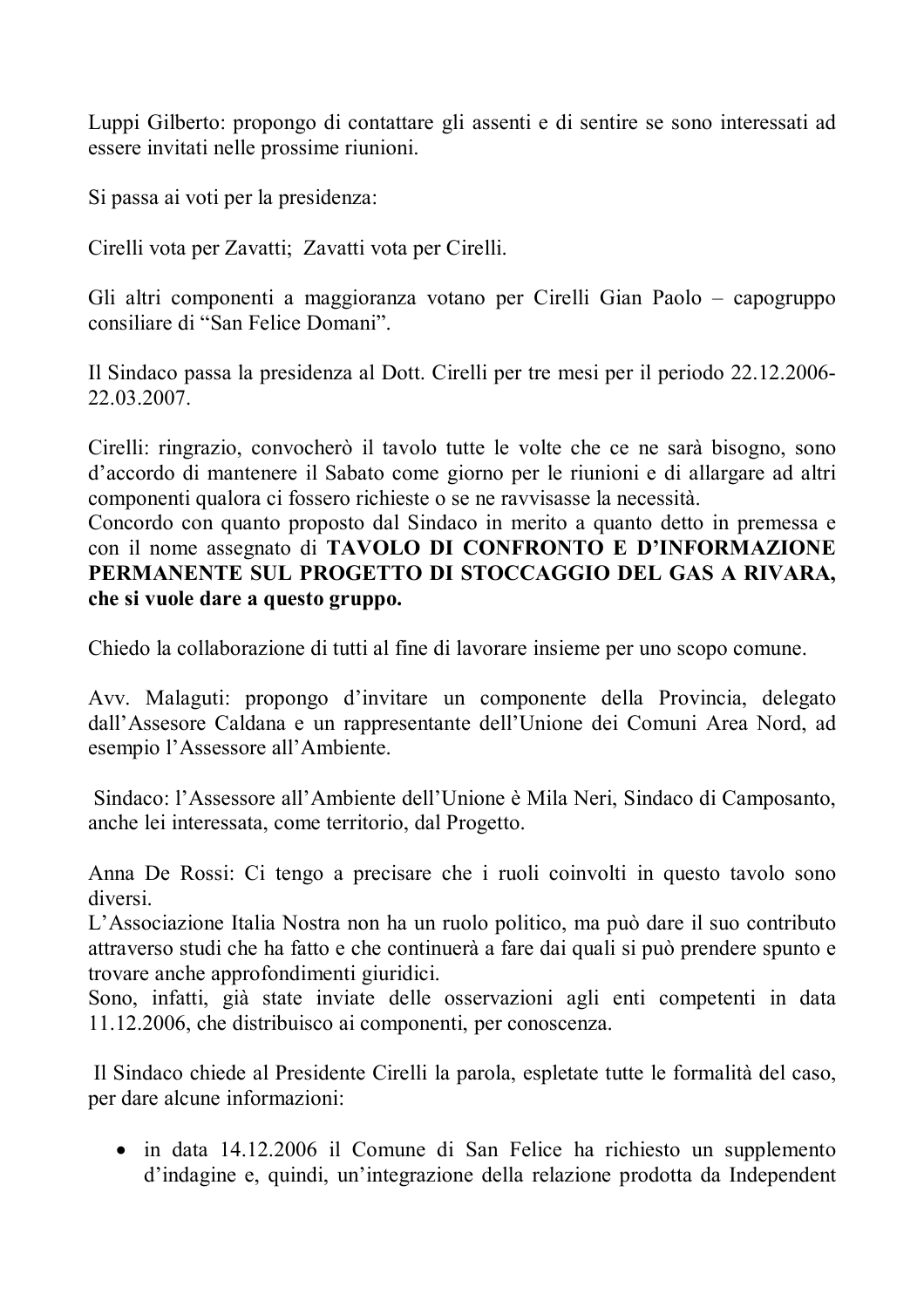Gas Management s.r.l., in ordine ad alcuni aspetti relativi alla sicurezza e all'impatto ambientale:

- · l'Onorevole Realacci, Presidente della Commissione Ambiente della Camera dei Deputati, si è reso disponibile, a venire a San Felice, per un'iniziativa pubblica o per un incontro più ristretto, a seconda di quello che riterremo opportuno organizzare, preferibilmente un venerdì pomeriggio, a partire da metà gennaio in poi. Lavoreremo, nei prossimi giorni, per organizzare la sua visita:
- · oggi pomeriggio la Regione e, più precisamente l'Assessore Regionale all'Ambiente, nell'ambito della procedura d'impatto ambientale, ha invitato il Comune di San Felice, assieme agli altri comuni ed enti interessati, ad un incontro. Andrà il Vice Sindaco, quindi noi saremo presenti.
- · Sabato scorso, 16.12.2006, la Provincia di Modena, ha invitato il Ministro Santagata, delegato per le Relazioni e i Rapporti con il Parlamento, il quale alla presenza del Presidente della Provincia, del Vice-Presidente della Provincia, dell'Assessore all'Ambiente della Provincia, del Sindaci di San Felice, Finale e Camposanto (che riveste anche la qualifica di Assessore all'Ambiente dell'Unione), del Sindaco di San Possidonio (Presidente pro-tempore dell'Unione) ha comunicato che i tempi per inviare delle osservazioni sono ancora aperti, anzi ha invitato ad inviare osservazioni anche fino all'ultimo giorno, garantendo che verranno comunque prese in considerazione.

Abbiamo comunicato al Ministro che non vi sono le condizioni attualmente per poter accettare questo progetto sul nostro territorio

- La Provincia, assieme all'Unione dei Comuni Area Nord, si sta muovendo per nominare un pool di esperti-scienziati che, sulla base delle indicazioni dell'Ufficio Ambiente della Provincia, del Geologo Scaglioni e del Geologo Martinelli, probabilmente verranno scelti tra i professori dell'Università di Modena, in quanto molto quotata per gli studi e gli approfondimenti geologici, mentre l'Università di Bologna potrebbe fornire esperti per la ricerca e gli studi sotto l'aspetto minerario.
- Infine è stato presentato, ieri sera,  $21.12.2006$ , un o.d.g. in Consiglio dell'Unione, condiviso e sottoscritto da tutti i gruppi consiliari dell'Unione, che è stato approvato all'unanimità, che invita il governo a procedere all'elaborazione di un Piano Energetico Nazionale, verificando l'effettiva coerenza del progetto in discussione con il Piano e, quindi, l'effettivo persistere della necessità di realizzare il progetto nel luogo proposto e nelle dimensioni previste.

Tale o.d.g. verrà inviato al Presidente del Consiglio, al Ministro dell'Ambiente, al Ministro per lo Sviluppo Economico, a tutti i Parlamentari Modenesi eletti alla Camera dei Deputati e dei Senatori, al Presidente della Regione Emilia Romagna, al Presidente della Provincia di Modena, al Presidente dell'Unione Comuni Modenesi Area Nord